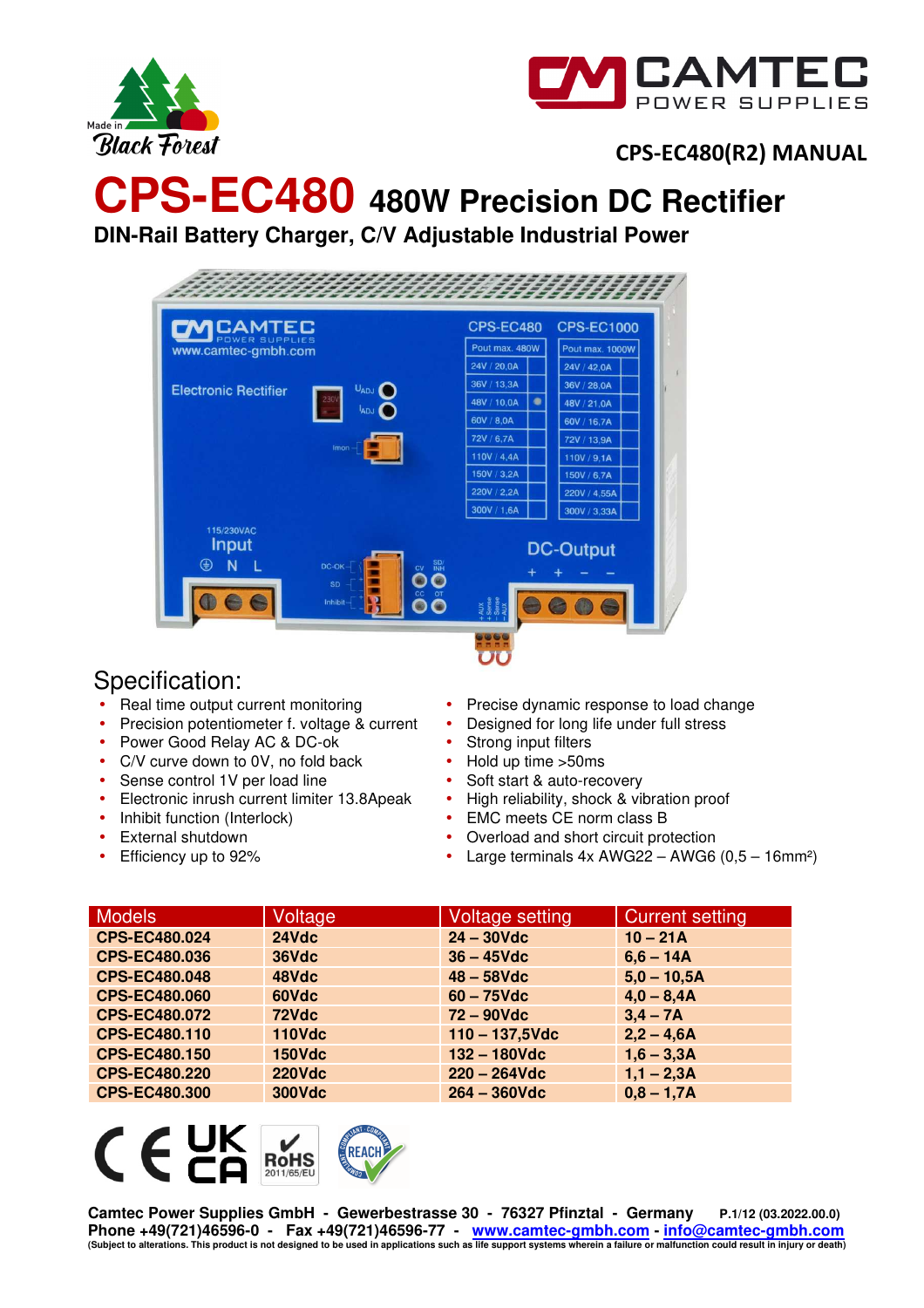



### **Technical Concept**

The Camtec CPS-EC series is a high precision switch mode power supply for an upscale demand. The unit is C/V adjustable. It is engineered and manufactured by CAMTEC in Germany. The designed meets challenging applications like railway, complex drives, battery charging for DC-UPS, test-stands, machine-building and professional LED lighting. The power supply provides a low ripple-noise, a precise load-regulation and high efficiency up to 94%. High-end long-life capacitors guarantee an extended hold-up-time and an extraordinary lifetime of the power supply. The circuit design starts complex loads easily. The internal control circuit manages illegal operating conditions to prevent your system from damages. The CPS-EC series features active high input transients with suppressor diodes, X2-capacitors and varistors. All inputs, outputs and feature connections are galvanic isolated. The design rules set value on extended interference immunity and safety. The unit is designed in accordance with the EN60950-1, EN62368-1, EN61010-1, EN61010-2-201 and the EMC-compatibility with EN55032.

### **Features**

#### **Design Conception**

The CPS-EC power supply series realizes very high-power efficiency in a space-saving housing. Latest generation electrical devices relate to the high reliability of all CAMTEC products. The CAMTEC philosophy is, to employ 125°C low ESR ultra long-life capacitors where expedient to achieve a superior lifetime of the product. The CPS-EC power supply is made for high reliable and demanding industrial applications, railway, unbreakable power supply charger (DC-UPS), professional high-power lighting (floodlight, production hall) and for telecom & demanding IT applications.

#### **Voltage Setting Potentiometer**

The output voltage limit can be adjusted with a 15-turn high precision potentiometer. The listed values are guaranteed by the factory. The tolerance of the upper margin is -0/+5%. The tolerance of the lower margin is -5%/+0%. The output voltages cover the typical cell voltage range of standard lead acid batteries.

### **Current Setting Potentiometer**

The output current limit can be adjusted with a 15-turn high precision potentiometer. The listed values are guaranteed by the factory. The tolerance of the upper margin is -0/+5%. The tolerance of the lower margin is -5%/+0%.

### **Output Current Monitoring**

The CPS-EC power supply features a 0-5Vdc signal output. It is a realtime linear signal and indicates the current consumption of the load. The measuring point is directly at the output connection of the device.

#### **Sensing**

The device has a sense operation mode to compensate a voltage drop at the load line.

#### **Inhibit contact (Interlock)**

The inhibit inputs can be connected to a safety contact or a safety relay. When the contact is open the power supply will remain in a completely locked shut down mode. The unit powers up as soon as the contact is closed.

#### **Remote Shutdown feature**

All CPS-EC units are featured with a shutdown (open collector).

#### **DC-ok Power Good Relay**

The PG Relay connection indicates over temperature, low DC-voltage at the output, low AC supply voltage at the input, the inhibit and the shutdown mode.

#### **Galvanic Isolation**

The power supply is galvanic isolated between the input and the output. All features like Shut Down, Inhibit, Power Good Relay, Sensing and the Current Monitoring are connected to the DC power outputs.

#### **Thermal shutdown**

The CPS-EC series is featured with a thermal overload shut down and auto recovery behaviour.

### **Over Voltage Protection**

Ticker mode and auto recovery

#### **Short Circuit Protection**

A continuous short circuit does not cause damage to the power supply. The CPS-EC delivers constant current and 0 output voltage. It recovers automatically after the short circuit is released.

#### **Open Circuit Protection**

The CPS-EC series is continuously open circuit protected. The device delivers a stable output voltage and no current. If a load is immediately connected to the device, the power supply stabilizes within 1ms. It does not overshoot the output voltage

#### **Power Up Ramp**

The devices have a soft start ramp when powering up. The device does not either overshoot the voltage nor does the output flutter – independent if a load is connected or not.

### **Inrush Limiter**

The power supply provides an electronic inrush current limiter that works absolute accurately with a low inrush of only 9,8A RMS value. The limiter works independent from the ambient temperature and its tolerance is only ±10%.

#### **Current Voltage Chart, CV & CC mode**

The CPS-EC series provides a perfect current voltage chart. It has no fold back or other abnormalities. The output voltage can drop down to zero volts when the power supply is overloaded. The unit delivers a stable and constant current to the outputs. The device can be used either in the CV or in the CC mode (auto switch).



**Camtec Power Supplies GmbH - Gewerbestrasse 30 - 76327 Pfinztal - Germany P.2/12 (03.2022.00.0) Phone +49(721)46596-0 - Fax +49(721)46596-77 - www.camtec-gmbh.com - info@camtec-gmbh.com (Subject to alterations. This product is not designed to be used in applications such as life support systems wherein a failure or malfunction could result in injury or death)**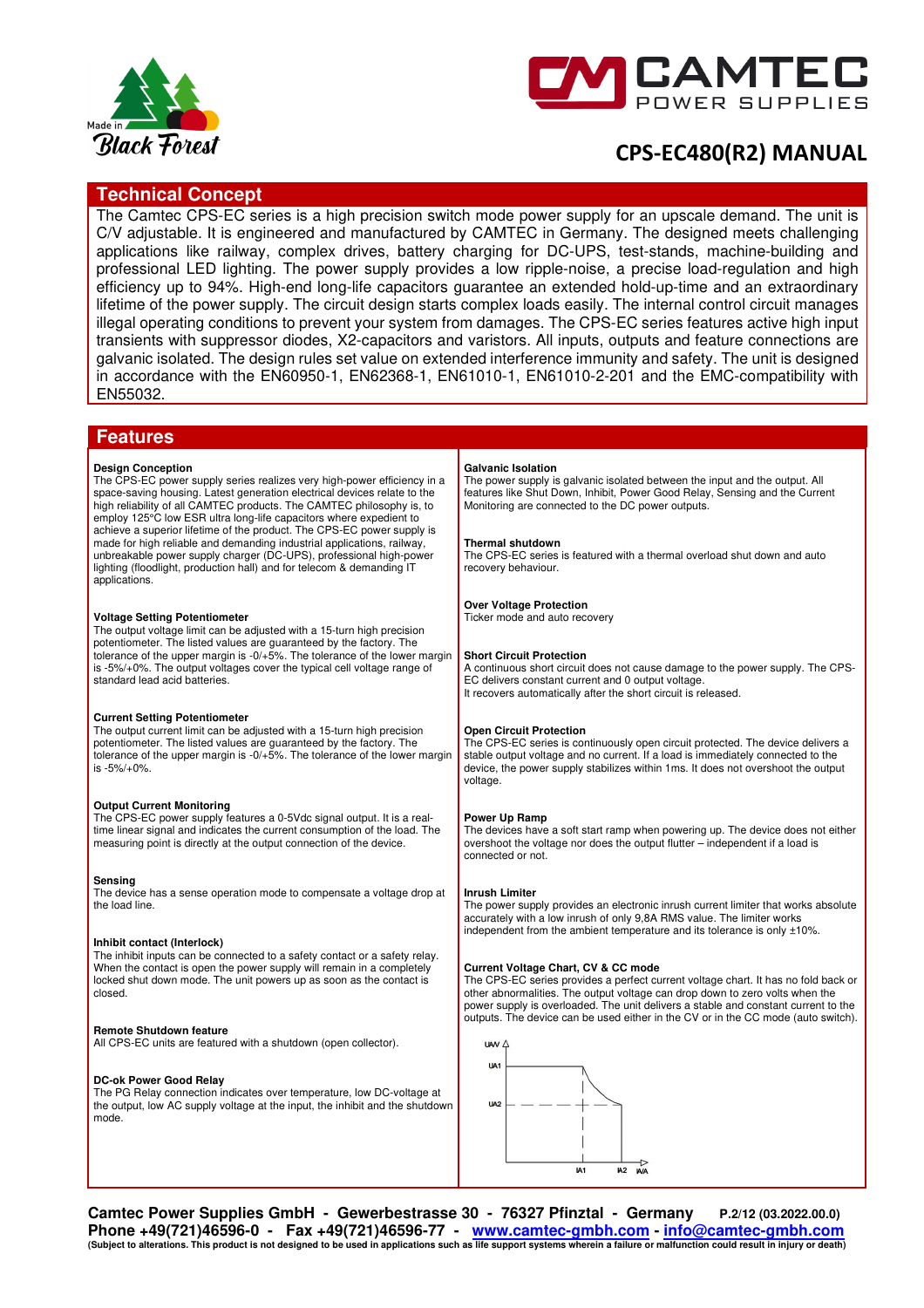



## **Technical Data Table**

| <b>AC Input Range</b>               | 90 - 132Vac / 184 - 264Vac, 47 - 63Hz (115/230Vac input selector, factory setting is 230Vac)                  |                                                                                                                                                         |                                                                                          |           |               |               |               |                                                 |               |
|-------------------------------------|---------------------------------------------------------------------------------------------------------------|---------------------------------------------------------------------------------------------------------------------------------------------------------|------------------------------------------------------------------------------------------|-----------|---------------|---------------|---------------|-------------------------------------------------|---------------|
| <b>DC Input Range</b>               | 250Vdc - 375Vdc (input selector set to 230Vac)                                                                |                                                                                                                                                         |                                                                                          |           |               |               |               |                                                 |               |
| <b>AC Input Rated</b>               | 115Vac<9.0A 230Vac<4.9A                                                                                       |                                                                                                                                                         |                                                                                          |           |               |               |               |                                                 |               |
| <b>DC Input Rated</b>               | 250Vdc<2,4A 375Vdc<1,6A (input selector set to 230Vac rated)                                                  |                                                                                                                                                         |                                                                                          |           |               |               |               |                                                 |               |
| <b>Rated DC Voltage</b>             | 36Vdc<br>48Vdc<br>60Vdc<br>72Vdc<br>24Vdc<br><b>110Vdc</b><br><b>150Vdc</b><br><b>220Vdc</b><br><b>300Vdc</b> |                                                                                                                                                         |                                                                                          |           |               |               |               |                                                 |               |
| <b>Rated DC Current</b>             | 20,0A                                                                                                         | 13.3A                                                                                                                                                   | <b>10A</b>                                                                               | <b>8A</b> | 6,7A          | 4,4A          | 3,2A          | 2,2A                                            | 1,6A          |
| <b>DC Voltage Setting Range</b>     | $24 -$                                                                                                        | $36 -$                                                                                                                                                  | $48 -$                                                                                   | $60 -$    | $72 -$        | $110 -$       | $132 -$       | $220 -$                                         | $264 -$       |
|                                     | 30Vdc                                                                                                         | 45Vdc                                                                                                                                                   | 58Vdc                                                                                    | 75Vdc     | 90Vdc         | 137,5Vdc      | 180Vdc        | <b>264Vdc</b>                                   | <b>360Vdc</b> |
| <b>DC Current Setting Range</b>     | $10 -$                                                                                                        | $6,6 -$                                                                                                                                                 | $5.0 -$                                                                                  | $4,0 -$   | $3.4 -$       | $2,2 -$       | $1,6 -$       | $1,1 -$                                         | $0,8 -$       |
|                                     | 21A                                                                                                           | 14A                                                                                                                                                     | 10,5A                                                                                    | 8,4A      | 7A            | 4,6A          | 3,3A          | 2,3A                                            | 1,7A          |
| <b>Over Voltage Protection</b>      | 34Vdc                                                                                                         | 50Vdc                                                                                                                                                   | 67Vdc                                                                                    | 84Vdc     | <b>100Vdc</b> | <b>154Vdc</b> | <b>210Vdc</b> | 310Vdc                                          | 420Vdc        |
| <b>Over Current Protection</b>      | 21A                                                                                                           | <b>14A</b>                                                                                                                                              | 10,5A                                                                                    | 8,4A      | <b>7A</b>     | 4,6A          | 3.3A          | 2,3A                                            | 1,7A          |
| Ripple Noise 230Vac 20MHz           | 40mVpp                                                                                                        | 40mVpp                                                                                                                                                  |                                                                                          |           |               |               |               | 100mVpp 150mVpp 200mVpp 300mVpp 400mVpp 400mVpp | 400mVpp       |
| <b>Power Rated</b>                  |                                                                                                               | 480W, 90-132Vac, 184-264Vac                                                                                                                             |                                                                                          |           |               |               |               |                                                 |               |
| <b>Potentiometer C/V Setting</b>    |                                                                                                               |                                                                                                                                                         | 15 turn high precision, protective forced isolation to the inputs and the output 3000Vac |           |               |               |               |                                                 |               |
| <b>Operation Failure Relay</b>      |                                                                                                               |                                                                                                                                                         | Yes, break contact, protective forced isolation to the inputs and the output 3000Vac     |           |               |               |               |                                                 |               |
| <b>Sense Function</b>               |                                                                                                               | <b>Compensation 1V per load line</b>                                                                                                                    |                                                                                          |           |               |               |               |                                                 |               |
| <b>Remote Shutdown</b>              |                                                                                                               |                                                                                                                                                         | Yes, protective forced isolation to the inputs and the output 3000Vac                    |           |               |               |               |                                                 |               |
| <b>Inhibit Function (Interlock)</b> |                                                                                                               |                                                                                                                                                         | Yes, protective forced isolation to the inputs and the output 3000Vac                    |           |               |               |               |                                                 |               |
| <b>Derating</b>                     |                                                                                                               | +60°C+70°C 2.5%/°C                                                                                                                                      |                                                                                          |           |               |               |               |                                                 |               |
| <b>Accuracy</b>                     | < ± 1.5% interface                                                                                            |                                                                                                                                                         |                                                                                          |           |               |               |               |                                                 |               |
| <b>Load Regulation</b>              | $<$ ± 0.05% 0-100%                                                                                            |                                                                                                                                                         |                                                                                          |           |               |               |               |                                                 |               |
| <b>Start up from Shutdown</b>       | <b>Typ. 320ms</b>                                                                                             |                                                                                                                                                         |                                                                                          |           |               |               |               |                                                 |               |
| <b>Start up from Inhibit</b>        | <b>Typ. 320ms</b>                                                                                             |                                                                                                                                                         |                                                                                          |           |               |               |               |                                                 |               |
| <b>Response to Load Change</b>      |                                                                                                               | <1ms 10-100%, 100-10%                                                                                                                                   |                                                                                          |           |               |               |               |                                                 |               |
| <b>Base Load</b>                    |                                                                                                               |                                                                                                                                                         | None required (open circuit proof)                                                       |           |               |               |               |                                                 |               |
| <b>Efficiency 230Vac</b>            |                                                                                                               | Up to 92% at 90% load                                                                                                                                   |                                                                                          |           |               |               |               |                                                 |               |
| <b>Short Circuit Protection</b>     | <b>Continuous</b>                                                                                             |                                                                                                                                                         |                                                                                          |           |               |               |               |                                                 |               |
| <b>Open Circuit Proof</b>           | <b>Continuous</b>                                                                                             |                                                                                                                                                         |                                                                                          |           |               |               |               |                                                 |               |
| <b>Temperature Control</b>          |                                                                                                               |                                                                                                                                                         | Yes, thermal shutdown with auto recovery (+70°C, metering distance 10mm)                 |           |               |               |               |                                                 |               |
| <b>Hold Up Time</b>                 | >50ms 230Vac                                                                                                  |                                                                                                                                                         |                                                                                          |           |               |               |               |                                                 |               |
| <b>Inrush Current</b>               |                                                                                                               |                                                                                                                                                         | <9,8Aeff < 13.8Apeak (230Vac) active inrush current limiter                              |           |               |               |               |                                                 |               |
| <b>Soft Start</b>                   | 100ms typical                                                                                                 |                                                                                                                                                         |                                                                                          |           |               |               |               |                                                 |               |
| Cooling                             | <b>Natural convection</b>                                                                                     |                                                                                                                                                         |                                                                                          |           |               |               |               |                                                 |               |
| <b>Ambient Operating Temp.</b>      | - 25°C…+70°C                                                                                                  |                                                                                                                                                         |                                                                                          |           |               |               |               |                                                 |               |
| <b>Ambient Storage Temp.</b>        | - 40°C…+85°C                                                                                                  |                                                                                                                                                         |                                                                                          |           |               |               |               |                                                 |               |
| <b>Environment</b>                  |                                                                                                               |                                                                                                                                                         | Humidity 95% non-condensing $@$ 25 $°C$ , climate class. 3k3, pollution rate II          |           |               |               |               |                                                 |               |
| <b>ROHS</b>                         |                                                                                                               | 2011/65/EU, (EU)2015/863                                                                                                                                |                                                                                          |           |               |               |               |                                                 |               |
| <b>REACH</b>                        | EG No. 1907/2006                                                                                              |                                                                                                                                                         |                                                                                          |           |               |               |               |                                                 |               |
| <b>EMI</b>                          |                                                                                                               |                                                                                                                                                         | EN55032 conducted class B, radiated class A, EN61000-6-3                                 |           |               |               |               |                                                 |               |
| <b>EMS</b>                          | EN61000-6-2                                                                                                   |                                                                                                                                                         |                                                                                          |           |               |               |               |                                                 |               |
| <b>Safety</b>                       |                                                                                                               |                                                                                                                                                         | EN61010-1, EN61010-2-201, EN62368-1 (not 300Vdc model), EN60950-1, EN60204-1             |           |               |               |               |                                                 |               |
| <b>Protection Class I</b>           |                                                                                                               | <b>PE connection required</b>                                                                                                                           |                                                                                          |           |               |               |               |                                                 |               |
| <b>Isolation Paths</b>              | > 8mm creepage distance & clearance paths                                                                     |                                                                                                                                                         |                                                                                          |           |               |               |               |                                                 |               |
| <b>Input to Output Isolation</b>    | 3000Vac                                                                                                       |                                                                                                                                                         |                                                                                          |           |               |               |               |                                                 |               |
| <b>Input to Case Isolation</b>      | 2500Vac                                                                                                       |                                                                                                                                                         |                                                                                          |           |               |               |               |                                                 |               |
| <b>Output to Case Isolation</b>     |                                                                                                               |                                                                                                                                                         | 500Vdc, models ≥48Vdc 2500Vdc                                                            |           |               |               |               |                                                 |               |
| <b>Meantime By Failure (MTBF)</b>   | 400000h (IEC61709)                                                                                            |                                                                                                                                                         |                                                                                          |           |               |               |               |                                                 |               |
| <b>Meantime To Failure (MTTF)</b>   |                                                                                                               | 148312h (IEC61709)                                                                                                                                      |                                                                                          |           |               |               |               |                                                 |               |
| <b>Dimensions (HxWxD)</b>           | 130x200x114.5mm                                                                                               |                                                                                                                                                         |                                                                                          |           |               |               |               |                                                 |               |
| Weight                              | $3,0$ kg / 6,6lbs                                                                                             |                                                                                                                                                         |                                                                                          |           |               |               |               |                                                 |               |
| <b>AC Terminals</b>                 |                                                                                                               |                                                                                                                                                         |                                                                                          |           |               |               |               |                                                 |               |
| <b>DC Terminals</b>                 |                                                                                                               | Input Screw Terminal 3x AWG22 - AWG6 / 0,5 - 16mm <sup>2</sup> (L,N,PE)<br>Output Screw Terminal 4x AWG22 - AWG6 / 0,5 - 16mm <sup>2</sup> (+ + / - - ) |                                                                                          |           |               |               |               |                                                 |               |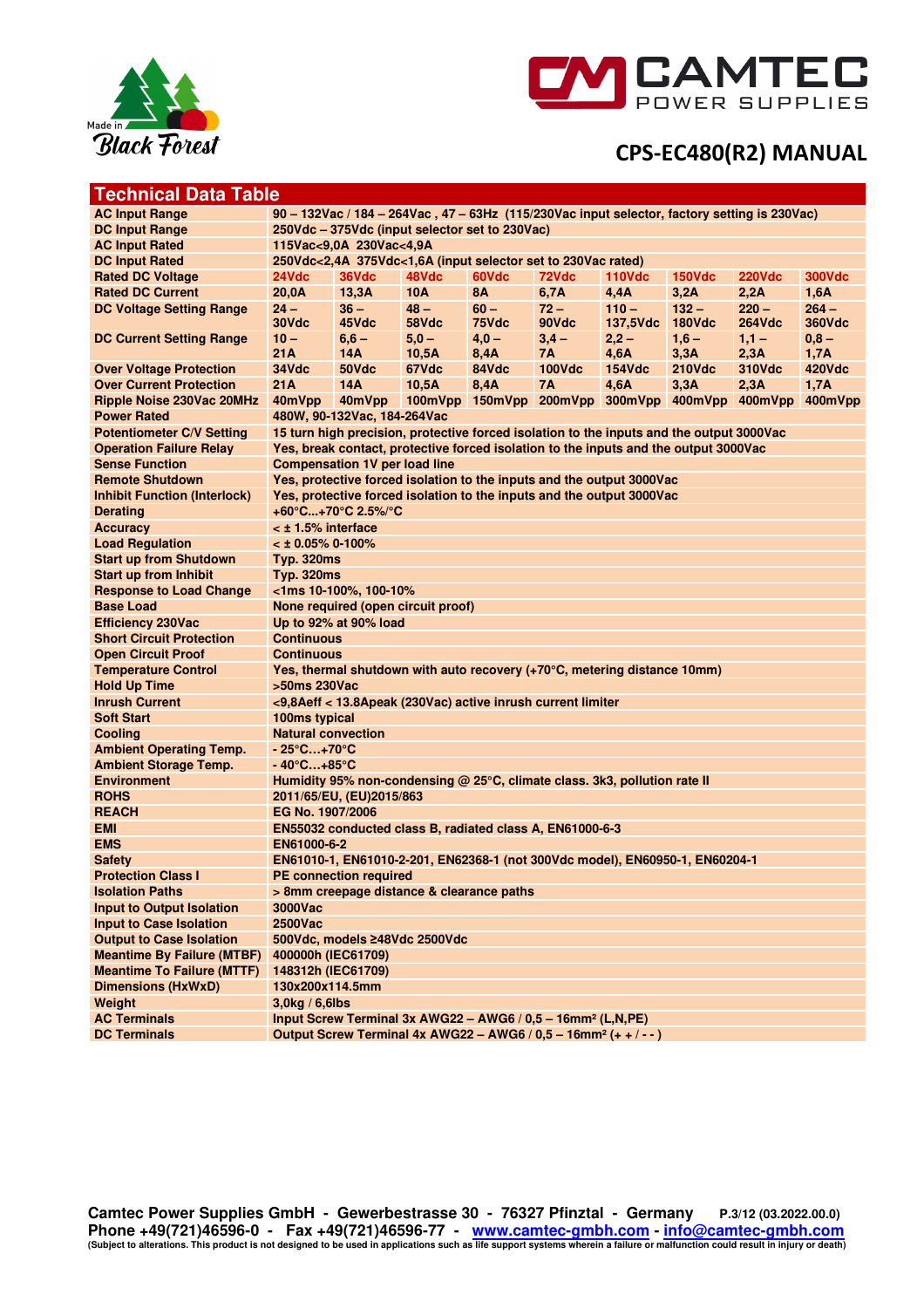



# **Manual and Technical Details**



1) Active Transient Filter 2) Rectifier 3) Inrush Current Limiter 4) Load Capacitor 5) Power Transformer 6) Storage Choke LED: CV = constant voltage operation CC = constant current operation SD/INH = shutdown / inhibit OT = temperature failure >70°C

| Technical Data Table - Analogue Interface & Voltage Current Control |                       |                                             |                        |                            |  |  |  |  |  |
|---------------------------------------------------------------------|-----------------------|---------------------------------------------|------------------------|----------------------------|--|--|--|--|--|
| Feature                                                             | <b>Technology</b>     | <b>Details and Connections</b>              | <b>Section</b>         | <b>Isolation</b>           |  |  |  |  |  |
| <b>Potentiometer Voltage</b>                                        | 15 turns              | <b>High precision</b>                       | U adi                  | 3000 Vac to input & output |  |  |  |  |  |
| <b>Potentiometer Current</b>                                        | 15 turns              | <b>High precision</b>                       | I adi                  | 3000Vac to input & output  |  |  |  |  |  |
| <b>Monitoring Current</b>                                           | 05Vdc/5mA             | $AWG22 - AWG6 / 0.25 - 2.5mm2$              | I mon                  | 3000Vac to input           |  |  |  |  |  |
| <b>Shutdown</b>                                                     | <b>Open Collector</b> | $AWG22 - AWG6 / 0.25 - 2.5$ mm <sup>2</sup> | <b>SD</b>              | 3000Vac to input & output  |  |  |  |  |  |
| Inhibit (Interlock)                                                 | <b>Passive</b>        | $AWG22 - AWG6 / 0.25 - 2.5$ mm <sup>2</sup> | <b>Inhibit</b>         | 3000Vac to input & output  |  |  |  |  |  |
| <b>Sense Compensation</b>                                           | 1V per load line      | $AWG22 - AWG6 / 0.25 - 2.5$ mm <sup>2</sup> | <b>Sense &amp; Aux</b> | 3000Vac to input           |  |  |  |  |  |
| <b>Power Good Relay</b>                                             | "b" contact           | $AWG22 - AWG6 / 0.25 - 2.5$ mm <sup>2</sup> | DC-OK                  | 3000Vac to input & output  |  |  |  |  |  |

All potentiometers and all the inputs and the outputs of the analogue interface provide a forced isolation. It is to ensure a protective isolation for the 300Vdc.

| <b>DC Voltage &amp; Current adjustment range</b> |                 |                 |                  |                 |                 |                     |                          |                          |                   |  |
|--------------------------------------------------|-----------------|-----------------|------------------|-----------------|-----------------|---------------------|--------------------------|--------------------------|-------------------|--|
| <b>Rated DC Voltage</b>                          | 24Vdc           | 36Vdc           | 48Vdc            | 60Vdc           | 72Vdc           | <b>110Vdc</b>       | <b>150Vdc</b>            | <b>220Vdc</b>            | 300Vdc            |  |
| <b>Rated DC Current</b>                          | 20A             | 13.3A           | <b>10A</b>       | <b>8A</b>       | 6.7A            | 4.4A                | 3.2A                     | 2.2A                     | 1,6A              |  |
| <b>DC Voltage Setting Range</b>                  | $24 -$<br>30Vdc | $36 -$<br>45Vdc | $48 -$<br>58Vdc  | $60 -$<br>75Vdc | $72 -$<br>90Vdc | $110 -$<br>137.5Vdc | $132 -$<br><b>180Vdc</b> | $220 -$<br><b>264Vdc</b> | $264 -$<br>360Vdc |  |
| <b>DC Current Setting Range</b>                  | $10 -$<br>21A   | $6.67 -$<br>14A | $5.0 -$<br>10,5A | $4.0 -$<br>8.4A | $3,37-$<br>7A   | $2.18 -$<br>4.6A    | $1,6 -$<br>3.3A          | $1.09 -$<br>2,3A         | $0.8 -$<br>1,7A   |  |

The DC voltage and the current can be adjusted with a high precision 15 turn potentiometer with low temperature fading. The factory setting is to the rated voltage & current from the table above. Due to the tolerances of the potentiometers, the lower margin of the output voltage can be adjusted below the upper threshold margin of the DC Power Good Relay (see p.6). To ensure a proper operation, the DC voltage setting must stay above the upper hysteresis level of the Power Good Relay. We guarantee the above given adjustment ranges with a tolerance of -5/0% for the lower margin and 0/+5% for the upper margin.

**Camtec Power Supplies GmbH - Gewerbestrasse 30 - 76327 Pfinztal - Germany P.4/12 (03.2022.00.0) Phone +49(721)46596-0 - Fax +49(721)46596-77 - www.camtec-gmbh.com - info@camtec-gmbh.com (Subject to alterations. This product is not designed to be used in applications such as life support systems wherein a failure or malfunction could result in injury or death)**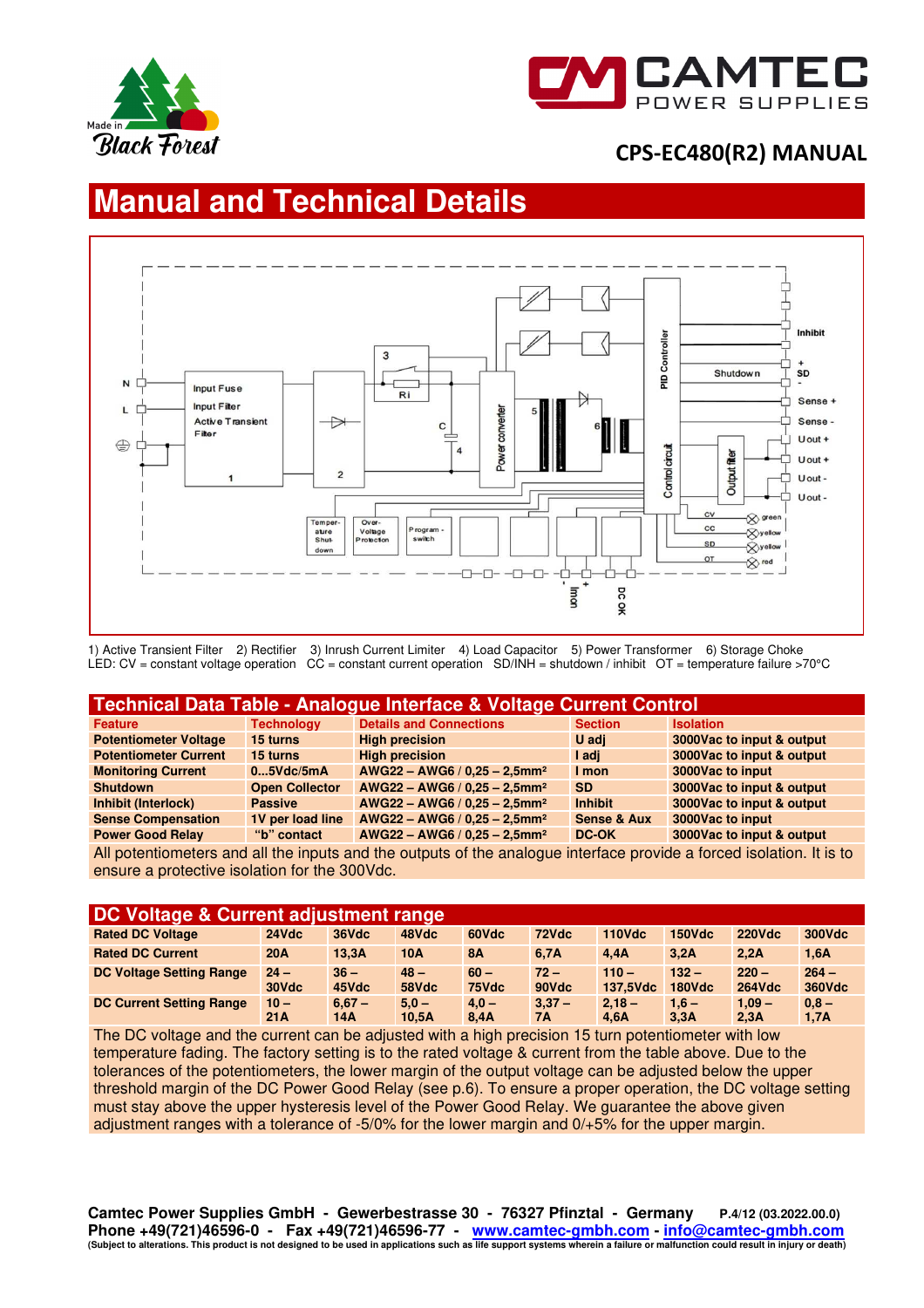



## **Monitoring of the Output Current Consumption**

The Current Monitor Imon output is buffered with OP-amplifiers, pre-resistors & parallel connected Zener diodes. The monitor output delivers 0-5Vdc 5mA control voltage. The signal is absolute proportional to the adjusted output current. The signal is real time, and the measuring point is exactly at the DC outputs of the power supply unit. The monitoring is directly connected with the DC power outputs.

## **Sensing (Load Line Compensation)**

The CPS-EC provides a sensing function to compensate a voltage drop from the load lines. The maximum compensation is 1V. Be aware that this operation mode may recommend extended preparations concerning interference elimination. If the sensing feature is not in use the  $S +/1$  must be connected to AUX  $+/1$  with very short wires (Factory setting).

To use the sensing feature, please disconnect the local sensing wires from the AUX +/- and the S +/ connections. Connect the sense lines to the load. Be sure that +/- connections are matching! WARNING! Reverse polarity of the sense lines can cause damages to the power supply unit.

To basically prevent from interferences, enable to twist sense compensation lines. To reduce inductive influences, make sure that the load wires are installed close to each other. Driving a pulsative load requires a large electrolytic and a ceramic capacitor. Make sure that C1 & C2 are not oscillating with load wires. It would cause ripple voltage into the load lines. The internal over voltage protection (OVP) controls the output voltage directly at the DC output connections. It opens automatically in case of a failure from the DC source (see OVP table).







### **Remote Sensing with Battery Charger**

When using the CPS-EC as a battery charger please avoid the remote sensing operation mode. It may cause serious damage to the unit when the battery connections are being mixed up. If you really need to install a remote sensing apply to the below figure circuit. Good values are 250mA for the Si fuses and 3…5A capability for the diodes.



## **Inhibit (Interlock)**

The inhibit inputs can be connected to a safety contact or a safety relay. When the contact is open the power supply will remain completely locked in a shutdown mode. The unit powers up immediately when the connection is closed. The current through the inhibit connection is typically 2mA. WARNING! It is prohibited to apply an external voltage to the inhibit connection! The CPS-EC unit can be damaged seriously! Always use passive mechanical contacts from switchers or relays.

**Camtec Power Supplies GmbH - Gewerbestrasse 30 - 76327 Pfinztal - Germany P.5/12 (03.2022.00.0) Phone +49(721)46596-0 - Fax +49(721)46596-77 - www.camtec-gmbh.com - info@camtec-gmbh.com (Subject to alterations. This product is not designed to be used in applications such as life support systems wherein a failure or malfunction could result in injury or death)**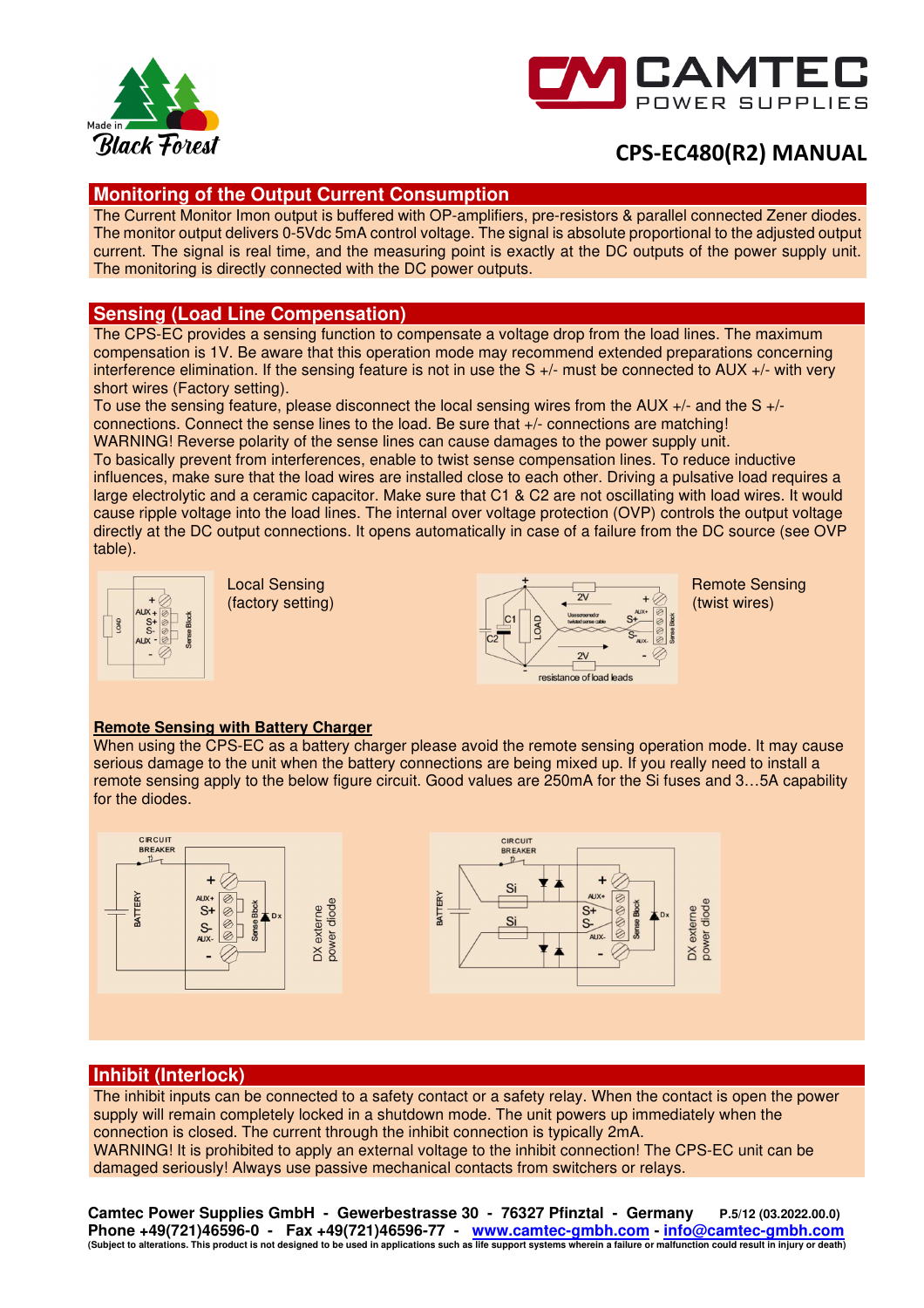



### **Shutdown**

All CPS-EC units are featured with an external shutdown (open collector). The power supply operates when the connection is open. When the connection is closed the power supply goes into a standby mode (short circuited). The power supply powers up as soon as the shutdown connections is opened. The signal through the connections is 1Vdc max. . The shutdown connections have an internal pull-up resistor with 4700  $\Omega$  at the plus line (max. +12V inserted).



## **DC-OK (Power Good Relay)**

The DC ok relay indicates if the output voltage is low and if the AC voltage is low. The contact is galvanic insulated to the AC input and the DC output connections. The isolation is 3000Vac with a forced isolation and covers the overall adjustment range of the CPS-EC series up to 400Vdc. If the DC voltage is ok the relay is closed, if the power supply unit is in false operation, in the shutdown or in the inhibit mode, the relay is open. Considering the lower and the upper margin of the AC voltage detection it is to say that the CPS-EC series starts at 80Vac/150Vac depending on the AC input selector. The unit starts with 210Vdc when a DC voltage applies to the input. Make sure to set the AC input selector to 230Vac (factory setting) for DC input supply.



The below table of values shows the hysteresis of the lower and upper threshold margins where the DC OK Relay indicates a low voltage. The nominal voltage of the cell voltage of a typical lead acid battery VRLA & vented GEL & AGM is listed (OPsZ, OPzS, OPzV, OGi, OGiV, GiV types).

WARNING! Regarding the DC-output voltage setting range it is important to consider that this data sheet shows the guaranteed values. In practise the range will be wider and with some models the lower margin of the setting range will be below the DC ok high margin of the DC-ok relay. Make sure that the output voltage setting will properly stay above the DC ok high margin to avoid false messages from the relay.

| <b>Hysteresis &amp; Threshold Margins</b> |                    |               |                  |                |                     |      |                         |      |                         |                                   |
|-------------------------------------------|--------------------|---------------|------------------|----------------|---------------------|------|-------------------------|------|-------------------------|-----------------------------------|
| <b>Model</b>                              | <b>Nominal [V]</b> |               | <b>DC ok low</b> | DC ok<br>high  | <b>No. of Cells</b> |      | <b>Nominal Cell [V]</b> |      | Input ok<br>low         | Input ok high                     |
| CPS-EC480.024                             | <b>24V</b>         |               | 21,5Vdc          | <b>22,8Vdc</b> | 12                  |      | $26,76 - 28,80$ Vdc     |      | 75Vac                   | 80Vac                             |
| <b>CPS-EC480.036</b>                      | <b>36V</b>         |               | 32,4Vdc          | 34,2Vdc        | 18                  |      | $40,14 - 43,20$ Vdc     |      | $140$ Vac<br>$175$ Vdc  | <b>150Vac</b><br><b>210Vdc</b>    |
| <b>CPS-EC480.048</b>                      | <b>48V</b>         |               | 43,2Vdc          | 45,6Vdc        | 24                  |      | $53,52 - 57,60$ Vdc     |      |                         |                                   |
| <b>CPS-EC480.060</b>                      | 60V                |               | 54,0Vdc          | 57,0Vdc        | 30                  |      | $66,90 - 72,00$ Vdc     |      |                         | (the power supply unit)           |
| CPS-EC480.072                             | <b>72V</b>         |               | 64,8Vdc          | 68,4Vdc        | 36                  |      | $80,28 - 86,40$ Vdc     |      |                         | starts at<br>80Vac/150Vac/210Vdc) |
| CPS-EC480.110                             | <b>110V</b>        |               | 99,0Vdc          | 104,5Vdc       | 54                  |      | $120,42 - 129,60$ Vdc   |      |                         |                                   |
| CPS-EC480.150                             | <b>150V</b>        |               | 118,8Vdc         | 125,4Vdc       | ٠                   |      | $\blacksquare$          |      |                         |                                   |
| <b>CPS-EC480.220</b>                      | <b>220V</b>        |               | 198,0Vdc         | 209.0Vdc       | 108                 |      | $240,84 - 259,20$ Vdc   |      |                         |                                   |
| <b>CPS-EC480.300</b>                      | 300V               |               | 237,6Vdc         | 250,8Vdc       | 150                 |      | $334,50 - 360,00$ Vdc   |      |                         |                                   |
| <b>DC OK Indication</b>                   |                    |               |                  |                |                     |      |                         |      |                         |                                   |
| <b>Power Supply Status</b>                |                    | <b>Normal</b> |                  | Low [V]        |                     |      | <b>Over Temperature</b> |      | <b>Shut Down Closed</b> | <b>Inhibit Open</b>               |
| <b>Relay Operation status</b>             |                    | Closed        |                  | Open           |                     | Open |                         | Open |                         | Open                              |

| <b>LED Signal Indication</b> |            |                 |            |                     |                  |                     |                     |  |  |  |
|------------------------------|------------|-----------------|------------|---------------------|------------------|---------------------|---------------------|--|--|--|
| <b>LED</b>                   | Low [V]    | <b>Over IVI</b> | Over Temp. | <b>Inhibit Open</b> | <b>Shut Down</b> | <b>Constant [V]</b> | <b>Constant [C]</b> |  |  |  |
| CV                           | <b>OFF</b> | <b>OFF</b>      | <b>OFF</b> | <b>OFF</b>          | <b>OFF</b>       | <b>ON</b>           | <b>OFF</b>          |  |  |  |
| cc                           | <b>OFF</b> | <b>OFF</b>      | <b>OFF</b> | <b>OFF</b>          | <b>OFF</b>       | <b>OFF</b>          | <b>ON</b>           |  |  |  |
| <b>OT</b>                    | <b>OFF</b> | <b>OFF</b>      | <b>ON</b>  | <b>OFF</b>          | <b>OFF</b>       | <b>OFF</b>          | <b>OFF</b>          |  |  |  |
| <b>SD/INH</b>                | OFF        | <b>OFF</b>      | <b>OFF</b> | <b>ON</b>           | <b>ON</b>        | OFF                 | <b>OFF</b>          |  |  |  |

**Camtec Power Supplies GmbH - Gewerbestrasse 30 - 76327 Pfinztal - Germany P.6/12 (03.2022.00.0) Phone +49(721)46596-0 - Fax +49(721)46596-77 - www.camtec-gmbh.com - info@camtec-gmbh.com (Subject to alterations. This product is not designed to be used in applications such as life support systems wherein a failure or malfunction could result in injury or death)**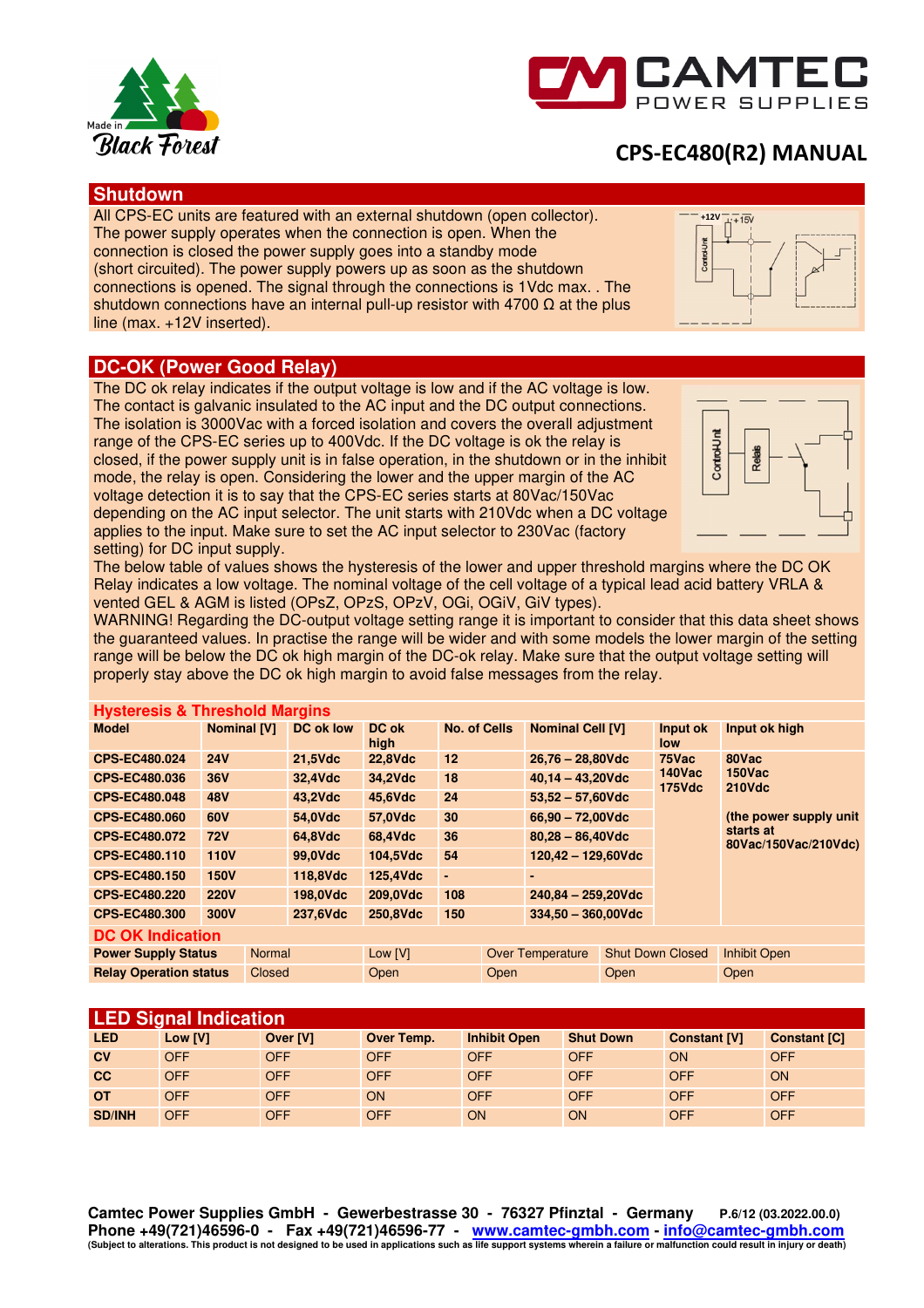



## **C/V Current Voltage Behaviour**

The CPS-EC series provides a perfect current voltage chart. It has no fold back or other abnormalities. The output voltage can drop down to zero volts when the power supply is overloaded. The unit delivers a stable and constant current to the outputs. The device can be used either in the CV or in the CC mode (automatic switch over). When the output voltage is set to the maximum demanded value and the current limit reaches its desired margin, the output voltage drops linear down to zero and the unit delivers constant current. Similar is when the upper margin of the voltage allows the current to be dropped by the power reduction behaviour of the CPS-EC series. The C/V setting must meet the Pmax = 480W!



| 30            |               |               |               |             |  |  |  |  |  |
|---------------|---------------|---------------|---------------|-------------|--|--|--|--|--|
| Value UA1 (V) | Value IA1 (A) | Value UA2 (V) | Value IA2 (A) | <b>Pmax</b> |  |  |  |  |  |
| 30            | 16,0          | 24            | 20,0          | 480W        |  |  |  |  |  |
| 45            | 10,7          | 36            | 13.3          | 480W        |  |  |  |  |  |
| 58            | 8.3           | 48            | 10,0          | <b>480W</b> |  |  |  |  |  |
| 75            | 6,4           | 60            | 8.0           | <b>480W</b> |  |  |  |  |  |
| 90            | 5,3           | 72            | 6,7           | <b>480W</b> |  |  |  |  |  |
| 137,5         | 3,5           | 110           | 4,4           | <b>480W</b> |  |  |  |  |  |
| 180           | 2,7           | 150           | 3,2           | <b>480W</b> |  |  |  |  |  |
| 264           | 1,8           | 220           | 2,2           | 480W        |  |  |  |  |  |
| 360           | 1,3           | 300           | 1,6           | 480W        |  |  |  |  |  |
|               |               |               |               |             |  |  |  |  |  |

### **Inrush Current Limiter**

The unit is featured with an electronic inrush current limiter (ex. 230Vac = 9,8Arms / 13,8Apeak). The built-in circuit is a very precise limiter and no simple NTC thermistor solution. The circuit works with an accuracy of ±10%. The accuracy is independent from the ambient temperature and from the number of switch-on sequences. The quickest recommended MCB is B-type 6A (230Vac) /12A (115Vac). The smallest power relay or a contactor in front of the CPS-EC480 must cope 13,8A peak current. The inrush duration is 400ms and the overall power up time of the unit is 500ms. See the below drawings for technical information.



### **Overtemperature Thermal Shutdown, Over Voltage Protection & Derating**

**OT Over Temperature** The maximum ambient temperature is +70°C. If the power Supply exceeds this value (over temperature protection) it completely shuts down (metering point 50mm from outside device). The device restarts automatically into operation when the temperature drops to a normal value.

**OVP Over Voltage Protection** Exceeding the OVP results in a locked shutdown mode. Resuming the failure causes automatic restart into normal operation. For the values, please read the Technical Table on page 2.



**Camtec Power Supplies GmbH - Gewerbestrasse 30 - 76327 Pfinztal - Germany P.7/12 (03.2022.00.0) Phone +49(721)46596-0 - Fax +49(721)46596-77 - www.camtec-gmbh.com - info@camtec-gmbh.com (Subject to alterations. This product is not designed to be used in applications such as life support systems wherein a failure or malfunction could result in injury or death)**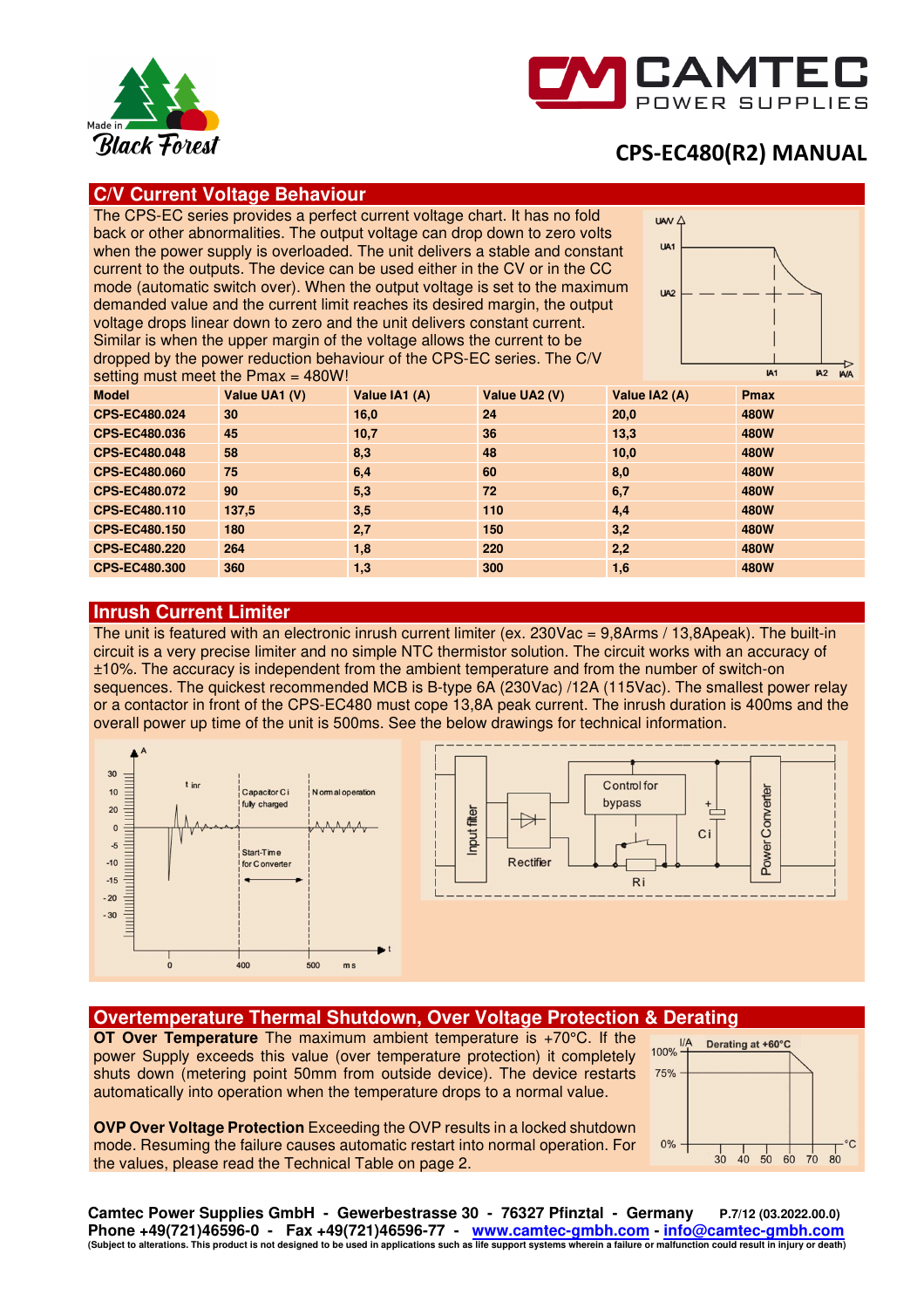



## **Baseplate Cooling & Temperature Management**

The temperature management of the CPS-EC series provides a direct dissipation of the main energy losses. The internal coolers of the output diodes and the power FETs connect to the back-plate cooler. It is possible to dissipate about 40 – 50% of the energy losses out of a system while using the Baseplate cooling bundle 2201002001 to hard mount the unit to a plane and heat conductive surface.

### **Parallel Operation & Decoupling**

To increase the output power up to 5pcs of the CPS-EC units can be parallel connected. Advise using busbars to connect several devices in parallel. Always use identical cabling length and identical cross sections to the busbar or a star point. When sensing is required, we recommend connecting the sense lines to a star point located very close to the load. To avoid erroneous measuring the cable section from the star point to the load shall be as large and as short as possible.

The CPS-EC models have no internal O-ring diode. For decoupling devices N+1. Up to 125Vdc we recommend using our RED00202 DIN rail diode module. It is capable to decouple 2pcs of the CPS-EC power supplies from each other. To increase the power capability RED models can be connected in parallel. For higher voltages, an external decoupling diode shall be installed from the system engineer.



### **Coating Option**

We offer the CPS-EC series with an optional coating. It is to be used in e.g., dusty, dirty, high humidity area or in awaiting quick temperature changes. Short circuit and corrosion at print board lines and at solder points can be prevented. The coat itself is a transparent acrylic resin.

Peters SL 1306 N-FLZ (transparent) IEC60216-1 2001, IPC-CC-830B, UL listed as permanent coating File No.: E80315 , UL94V-0

Ordering Information: add extension **C** to the model name (example): CPS-EC480.048**C**(R2)

## **Electrical Safety (Factory-Test / Field-Test Owner)**

|                         |     | A       | B.      | C <sup>1</sup> | D       | E.     |
|-------------------------|-----|---------|---------|----------------|---------|--------|
| <b>Type Test</b>        | 60s | 2500Vac | 3000Vac | 500Vdc         | 3000Vac | 500Vdc |
| <b>Factory Test</b>     | 5s  | 2000Vac | 2000Vac | 500Vdc         | 900Vdc  | 500Vdc |
| <b>Field Test</b>       | 2s  | 2000Vac | 2000Vac | 500Vdc         | 900Vdc  | 500Vdc |
| Cut-off current setting |     | >20mA   | >20mA   | >1mA           | >1mA    | >1mA   |

**¹) ≥48Vdc= 2500Vdc** 

Type and factory test are the manufacturer. While repeating damage can happen to the power supply unit. For the field test (owner) follow the below instruction:

- Use suitable test equipment, raising the voltage slowly
- b) Short circuit L1 and N, and all the DC output terminals. c) Use only test voltages of 50/60Hz. The outputs are unearthed and therefore they have no resistance to GND/PE.
- d) If the residual voltage is ≥60Vdc, observe the safety standards.
- Use only specially insulated screwdriver to trim the Ua/Ia.



#### **Connections AC Main Input**  GND common N - wire L - wire **DC Mains**  DC + voltage DC + voltage DC - voltage DC - voltage **Inputs/Outputs**  Imon = current monitor output  $SD =$  shut down input  $INH = Inhibit$  Connection  $DC-ok = power good relay$ **Sense**  B= sense connections (S+/-)

**Camtec Power Supplies GmbH - Gewerbestrasse 30 - 76327 Pfinztal - Germany P.8/12 (03.2022.00.0) Phone +49(721)46596-0 - Fax +49(721)46596-77 - www.camtec-gmbh.com - info@camtec-gmbh.com (Subject to alterations. This product is not designed to be used in applications such as life support systems wherein a failure or malfunction could result in injury or death)**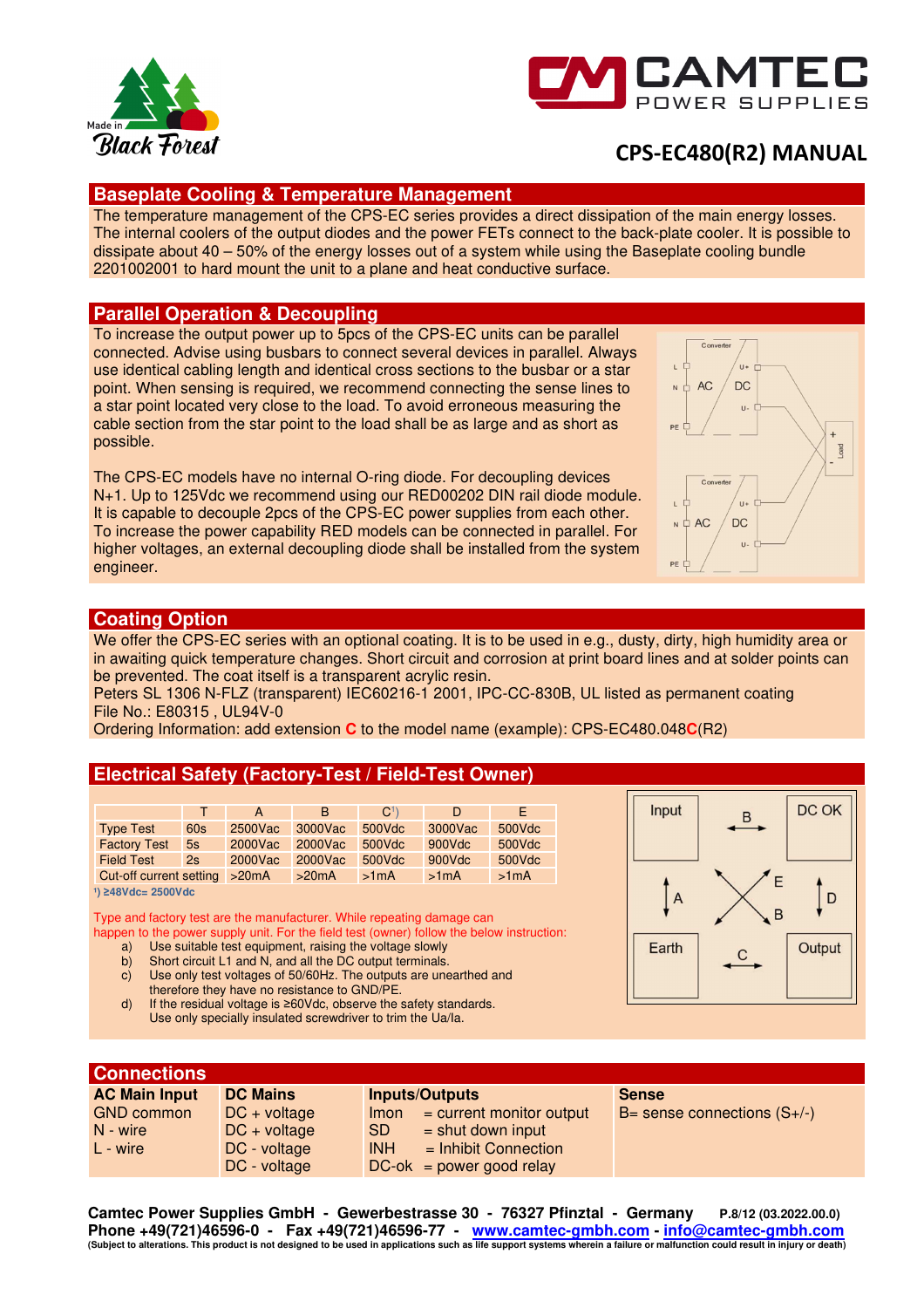



# **Mechanics**

## **Mechanics**

Stable metal/aluminum housing IP20. To allow adequate convection, a free air space of 50mm (top/bottom) and 5mm (sidewalls) is required; for active devices 15mm space from the sidewalls. For free air convection it is necessary to install the unit horizontal. Use the DIN-Rail installation (equipped standard) with the patented 35mm DIN-Rail brackets according to EN60275. It is easy to mount/dismount while snaping it onto the 35mm DIN-Rail - no tools are necessary. A hard mount backplate (option) is available as well.





Mounting Instruction: recommended airflow space below and above is 50mm (2 Inch)

**Camtec Power Supplies GmbH - Gewerbestrasse 30 - 76327 Pfinztal - Germany P.9/12 (03.2022.00.0)** Phone +49(721)46596-0 - Fax +49(721)46596-77 - <u>www.camtec-gmbh.com - info@camtec-gmbh.com - info@camtec-gmbh.com</u><br>(Subject to alterations. This product is not designed to be used in applications such as life support syste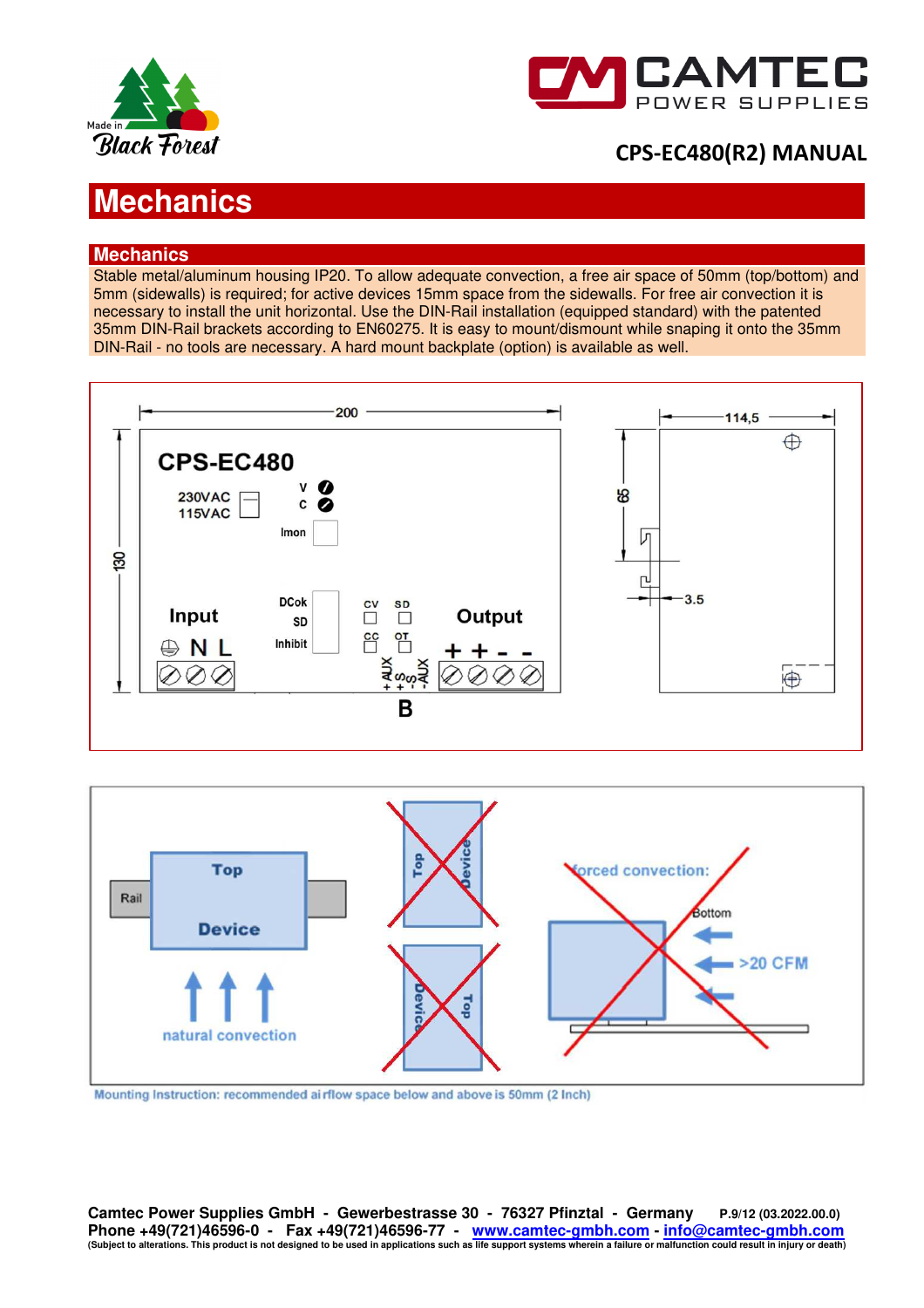



### **Mechanics & Installation Instruction of the CPS-EC480**

Stable metal / aluminum housing IP20. To allow adequate convection, a free air space of 50mm (top/bottom) and 10mm (sidewalls) is required; and for active devices 15mm space from the sidewalls. For proper air convection it is necessary to install the CPS-EC480. One can use the DIN-Rail installation (equipped standard) with our patented 35mm DIN-Rail bracket according to EN60275. It is easy to mount/dismount while snaping it onto the 35mm DIN-Rail - no tools necessary. A wall mount back plate (option) is available, too. **It is not allowed to install the CPS-EC480 in other mounting direction then as shown in the drawings.**



## **Back Plate Option / DIN-Rail Standard**

(The CPS-EC1500 is always delivered for DIN-rail mount, the back-plate is an optional part that shall be mounted from the customer. The threads from the DIN-rail mounting brackets shall be used. All screws are included into the Back-Plate Kit.)



**Camtec Power Supplies GmbH - Gewerbestrasse 30 - 76327 Pfinztal - Germany P.10/12 (03.2022.00.0) Phone +49(721)46596-0 - Fax +49(721)46596-77 - www.camtec-gmbh.com - info@camtec-gmbh.com (Subject to alterations. This product is not designed to be used in applications such as life support systems wherein a failure or malfunction could result in injury or death)**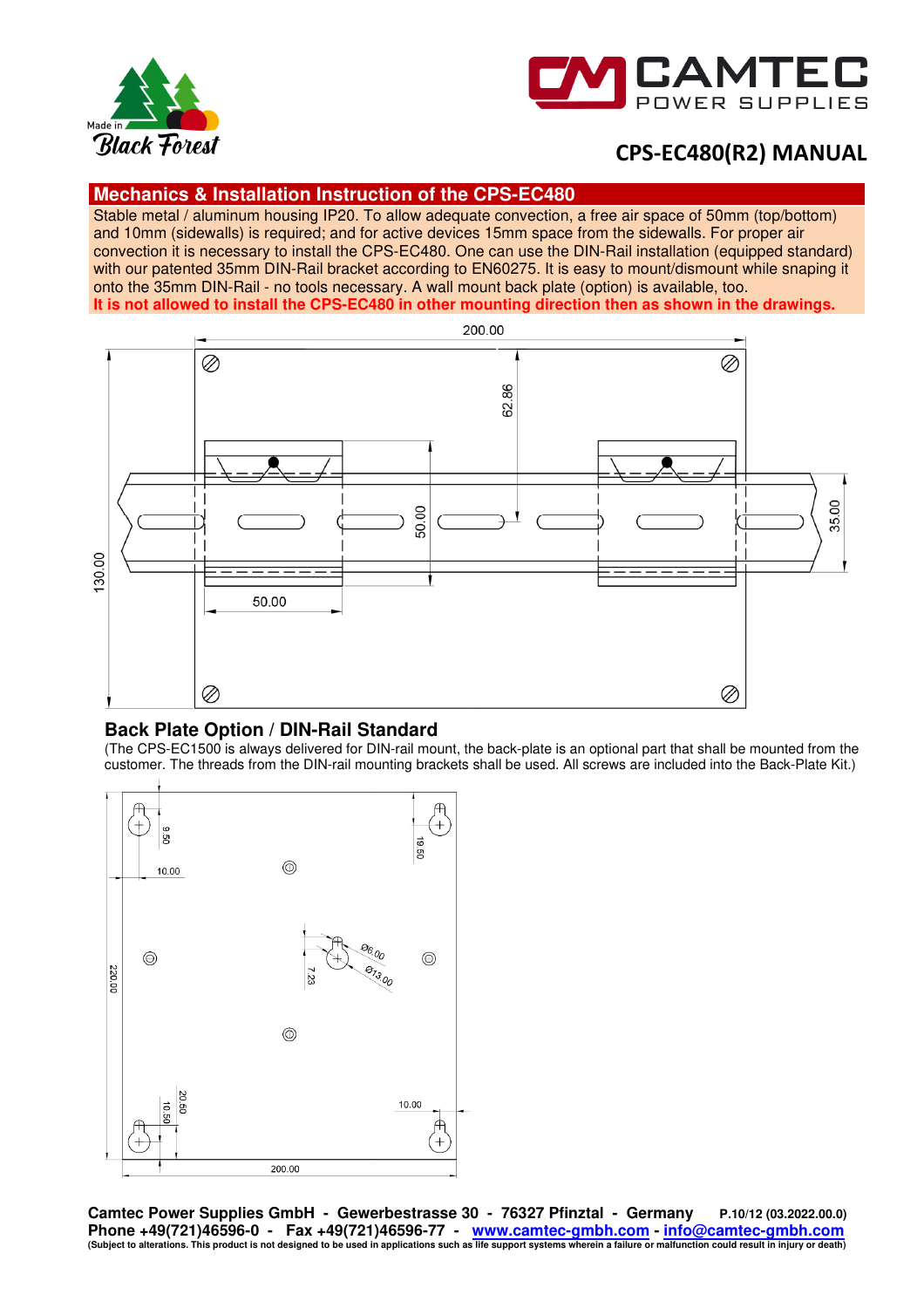



# **Connections**

| <b>Clamping Yoke Connector Specifications</b>           |                       |                                           |                           |                                           |                                             |  |  |  |
|---------------------------------------------------------|-----------------------|-------------------------------------------|---------------------------|-------------------------------------------|---------------------------------------------|--|--|--|
|                                                         |                       | Input / Output connections                |                           | <b>Signal connections plugs</b>           |                                             |  |  |  |
| Tightening torque min. - max.                           |                       | $1,2 - 2,2Nm$ (blade 1,0x5,5 DIN5264)     |                           | $0,2 - 0,25$ Nm (blade $0,4x2,2$ DIN5264) |                                             |  |  |  |
| Touch-safe protection acc. to DIN VDE 0470              |                       | IP20 plugged/IP10 unplugged               |                           | Not applicable                            |                                             |  |  |  |
| Clamping range, min. - max.                             |                       | $0.5 - 16$ mm <sup>2</sup> / AWG26 - AWG6 |                           |                                           | $0.2 - 1.5$ mm <sup>2</sup> / AWG28 - AWG14 |  |  |  |
| Solid, H05(07) V-U min. - max.                          |                       | $0.5 - 16$ mm <sup>2</sup>                |                           | $0.2 - 1.5$ mm <sup>2</sup>               |                                             |  |  |  |
| Stranded, H05(07) V-U min. - max.                       |                       | $6 - 16$ mm <sup>2</sup>                  |                           | $0,2 - 1,5$ mm <sup>2</sup>               |                                             |  |  |  |
| Flexible, H05(07) V-U min. - max.                       |                       | $0.5 - 16$ mm <sup>2</sup>                |                           | $0,2 - 1,5$ mm <sup>2</sup>               |                                             |  |  |  |
| w. plastic collar ferrule, DIN 46228 pt 4 min. - max.   |                       | $2,5 - 10$ mm <sup>2</sup>                |                           | $0.2 - 1.5$ mm <sup>2</sup>               |                                             |  |  |  |
| w. wire end ferrule, DIN 46228 pt 1, min. - max.        |                       | $2,5 - 10$ mm <sup>2</sup>                |                           | $0.2 - 1.5$ mm <sup>2</sup>               |                                             |  |  |  |
| Plug gauge in accordance with EN 60999 a x b; $\sigma$  |                       | $5,4 \times 5,1$ mm; 5,3mm                |                           | $2,4 \times 1,5$ mm; $2,3$ mm             |                                             |  |  |  |
| Pitch (P)                                               |                       | $10,16$ mm                                |                           | 3,5mm                                     |                                             |  |  |  |
| <b>Wire Stripping Length (fine wired)</b>               |                       |                                           |                           |                                           |                                             |  |  |  |
| <b>Nominal Cross Section</b><br><b>Wire End Ferrule</b> |                       | <b>Stripping Length</b>                   | <b>Wire End Ferrule</b>   |                                           | <b>Stripping Length</b>                     |  |  |  |
| $0.25$ mm <sup>2</sup>                                  | H <sub>0</sub> , 25/5 | 5 <sub>mm</sub>                           | H <sub>0</sub> ,25/10 HBL |                                           | 8 <sub>mm</sub>                             |  |  |  |
| $0.5$ mm <sup>2</sup><br>H <sub>0.5/6</sub>             |                       | 6 <sub>mm</sub>                           | H <sub>0.5</sub> /12 OR   |                                           | 8mm                                         |  |  |  |
| 1,0mm <sup>2</sup>                                      | H1,0/6                | 6 <sub>mm</sub>                           | H1,0/12 GE                |                                           | 8 <sub>mm</sub>                             |  |  |  |

10,0mm<sup>2</sup> 10,0/12 H10,0/12 12mm H10,0/22 EB 15mm The length of ferrules is to be chosen depending on the rated voltage. The outside diameter of the plastic collar should not be larger than the pitch (P)

2,5mm² H2,5/12 12mm H2,5/19D BL 14mm 4,0mm² H4,0/12 12mm H4,0/20 GDR 14mm 6,0mm² H6,0/20 12mm H6,0/20 SW 14mm

# **Ordering Information**

|  | <b>Ordering Codes</b> |  |
|--|-----------------------|--|
|  |                       |  |

| <b>Product Code</b>   | <b>Information</b>                                 | <b>Article Number</b> |
|-----------------------|----------------------------------------------------|-----------------------|
| CPS-EC480.024(R2)     | <b>24V</b>                                         | 3041104001CA          |
| CPS-EC480.036(R2)     | <b>36V</b>                                         | 3041104002CA          |
| CPS-EC480.048(R2)     | <b>48V</b>                                         | 3041104003CA          |
| CPS-EC480.060(R2)     | 60V                                                | 3041104004CA          |
| CPS-EC480.072(R2)     | <b>72V</b>                                         | 3041104005CA          |
| CPS-EC480.110(R2)     | <b>110V</b>                                        | 3041104006CA          |
| CPS-EC480.150(R2)     | <b>150V</b>                                        | 3041104007CA          |
| CPS-EC480.220(R2)     | <b>220V</b>                                        | 3041104008CA          |
| CPS-EC480.300(R2)     | 300V                                               | 3041104009CA          |
| <b>Back Plate Kit</b> | Base Plate / Hart mount plate kit including screws | 2201002001CA          |